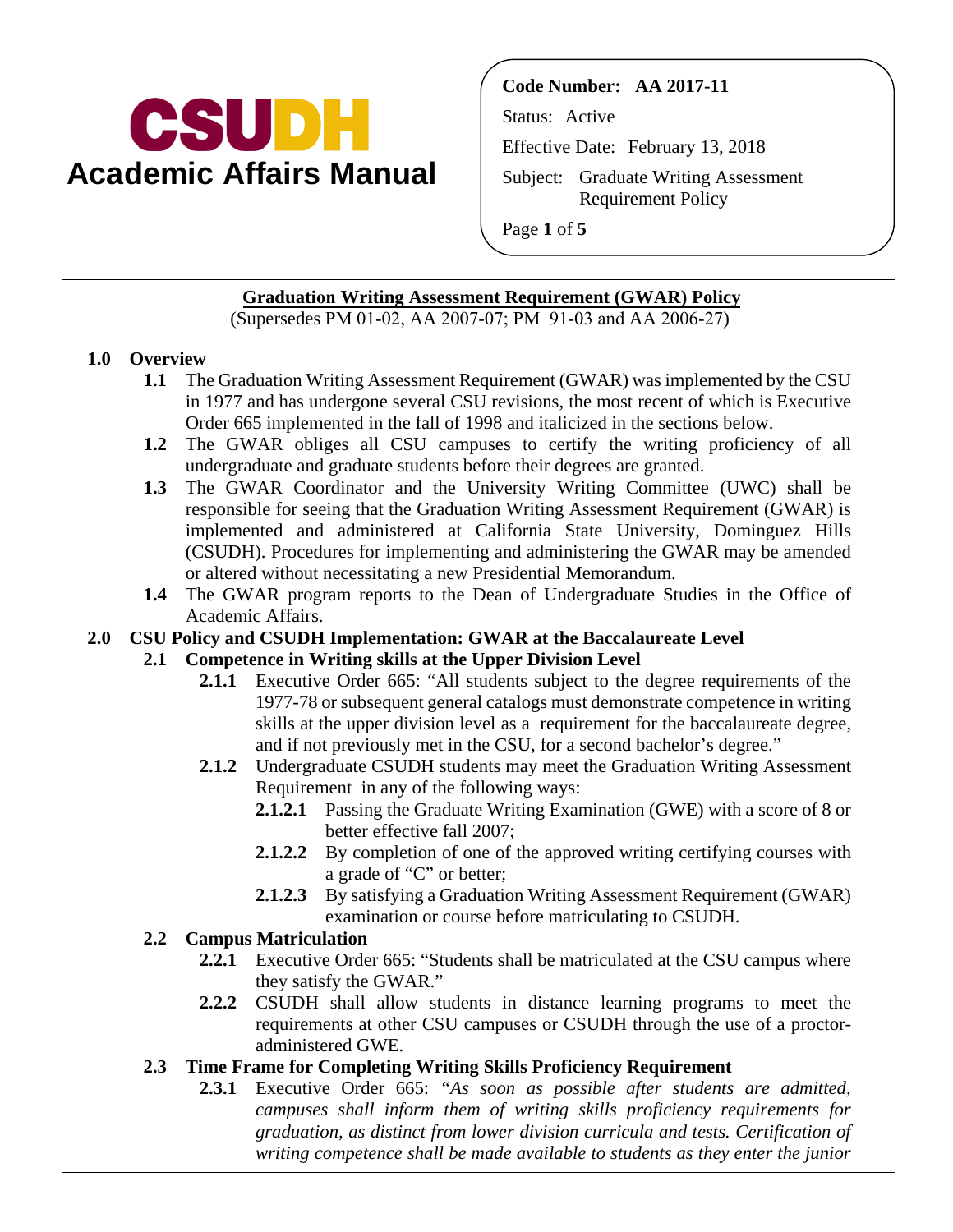*year. Students should complete the requirement before the senior year."*

- **2.3.2** The writing skills proficiency requirements for graduation shall be highlighted in each course schedule booklet. CSUDH students at or near the 72-unit level, shall receive a letter from the University Advisement Center (UAC) informing them of this requirement and notifying them of the following:
	- **2.3.2.1** They have a GW hold on their records, and
	- **2.3.2.2** Must see a UAC advisor to sign a contract agree to take the GWE at the next sitting or enroll in ENG 350.

## **2.4 Certification by Examination**

- **2.4.1** Executive Order 665: "Certification of graduation writing proficiency is an allcampus responsibility. Certification may rely on evidence of writing ability as demonstrated in written coursework, essay examinations, or other measures of student writing competence. Measures may be developed which best fit individual campus needs. However, certification by examination shall include a common essay written and evaluated under controlled conditions and scored by at least two faculty members."
- **2.4.2** CSUDH shall use the one-hour GWE as its common essay, holistically scored. Students for whom English is not the preferred language shall be given an additional hour to complete the GWE.

## **2.5 Certification Transferability**

**2.5.1** Executive Order 665: *"Certification of graduation writing competence shall be transferable from one CSU campus to another."*

### **2.6 Implementing Changes and Periodic Review**

- **2.6.1** Executive Order 665: "Campuses shall submit annually to the Chancellor's Office as requested a description of any changes in campus provisions for the implementation of the GWAR. Campus GWAR programs shall be subject to periodic review and evaluation at least every five years under the supervision of the Advisory Committee of Student Writing Skills."
- **2.6.2** CSUDH shall respond to the Chancellor's Office as requested. In addition, the GWAR program shall be part of the Program Effectiveness Council (PEC) process and the outcome if that evaluation shall be reported annually to the Academic Senate.

# **3.0 CSU Policy: GWAR at the Graduate Level**

### **3.1 Writing Proficiency as a Condition for Graduate Program Admission**

- **3.1.1** Executive Order 665: *"Campuses may require demonstration of writing proficiency as a condition for admission to a graduate program."*
- **3.1.2** CSUDH shall accept this option with the understanding that the graduate program shall require GWAR certification of all its applicants, including those who graduated from campuses outside the CSU.

### **3.2 Additional Demonstration of Writing Proficiency**

- **3.2.1** Executive Order 665: "Campuses may require additional demonstration of advanced-level writing proficiency as a condition for admission to a graduate program and/or award of the graduate degree."
- **3.2.2** CSUDH shall grant graduate programs greater flexibility in satisfying the GWAR. Programs may develop their advanced-level examinations, holistically scored, or use national tests that include a holistically scored writing competency component. The UWC shall review and approve or disapprove all such variations.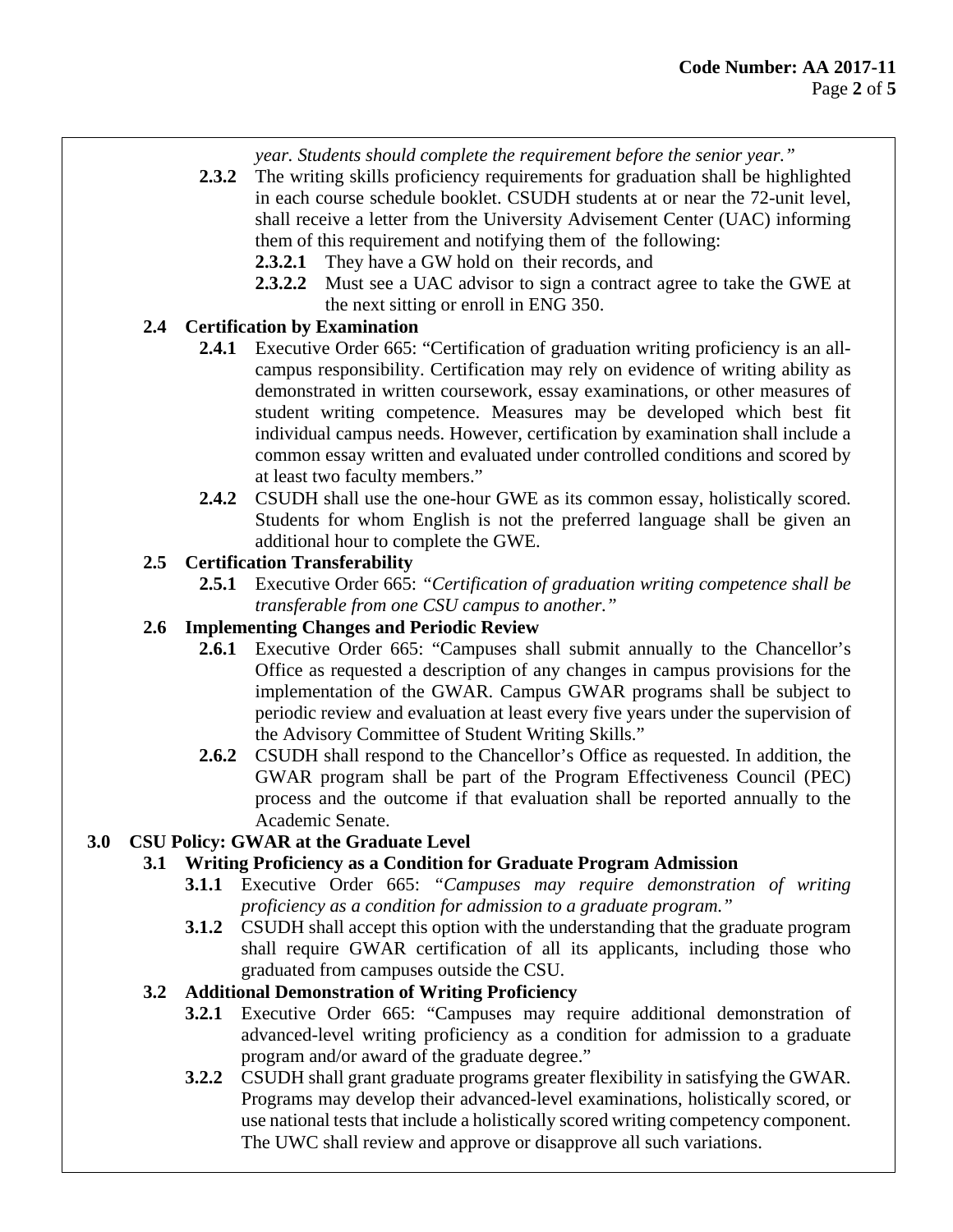### **3.3 Pathways to Satisfy the GWAR: Graduate Level (GL) Requirements**

- **3.3.1** Graduate students who earned a baccalaureate degree from an accredited college or university in the United States satisfy the GWAR: GL.
- **3.3.2** Graduate students who earned a baccalaureate degree from an accredited non-US institution where English is a primary language of instruction to satisfy the GWAR: GL.
- **3.3.3** Graduate students who earned a four (4) or above on the analytical writing component of the Graduate Record Examinations (GRE) or the Graduate Management Admission Test (GMAT) satisfy the GWAR: GL.
- **3.3.4** Students coming from baccalaureate programs offered in non-English speaking university settings can qualify to enter a graduate program by meeting one of the following options:
	- **3.3.4.1** Take the "Test of English as a Foreign Language (TOEFL) and achieve a score of:
		- **3.3.4.1.1** 550 (paper-based);
		- **3.3.4.1.2** 80 (internet-based);
		- **3.3.4.1.3** 213 (computer-based);
	- **3.3.4.2** Achieve a score of 6.5 on an "International English Language Testing System" (IELTS) exam.

## **4.0 Responsibilities of Various Campus Entities Regarding the GWAR**

- **4.1** The Academic Senate shall review and recommend approval for changes in policy and implementation of the Graduation Writing Assessment Requirement (GWAR).
- **4.2** The UWC and the Graduation Writing Assessment Requirement and assessing their effectiveness.
- **4.3** The Office of Academic Affairs has administrative authority over the Graduation Writing Assessment Requirement program.

### **5.0 University Writing Committee (UWC) Service and Composition**

### **5.1 Committee Charge**

- **5.1.1** The UWC initiates and/or reviews all policy proposals pertaining to GWAR and submits formal recommendations to the Academic Senate for review and approval;
- **5.1.2** The UWC implements and oversees policies governing GWAR requirements and standards;
- **5.1.3** The UWC administers and assesses the elements of the Graduation Writing Assessment Requirement.

### **5.2 Committee Composition**

- **5.2.1** One faculty member from each of the following College elected by the faculty of those colleges:
	- 5.2.1.1 College of Arts & Humanities (excluding English Department faculty)
	- 5.2.1.2 College of Business Administration & Public Policy
	- 5.2.1.3 College of Education
	- 5.2.1.4 College of Health, Human Services, & Nursing
	- 5.2.1.5 College of Natural & Behavioral Sciences
- **5.2.2** One faculty member, with ESL competency, elected by the Academic Senate.
- **5.2.3** One member of Associated Students Incorporated (ASI) with undergraduate standing elected by ASI Leadership.
- **5.2.4** One member of ASI with graduate standing elected by ASI Leadership.
- **5.2.5** The Director of the University Advisement and Testing Center.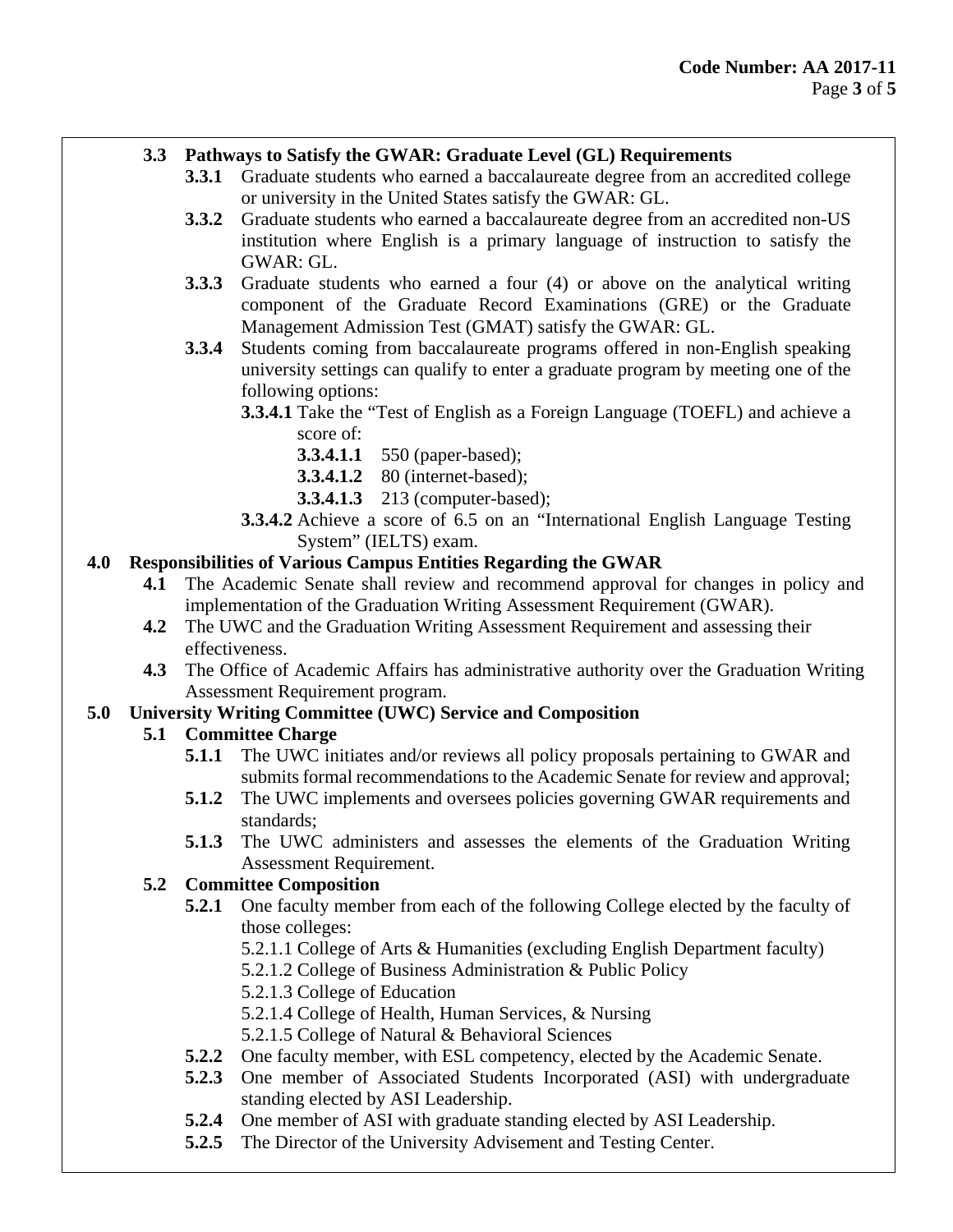- **5.2.6** The Chair, or designee, of the Educational Policies Committee of the Academic Senate.
- **5.2.7** The Chair, or designee, of the General Education Committee.
- **5.2.8** The Chair, or designee, of the University Student Learning Outcomes and Assessment Committee.
- **5.2.9** One faculty member of the Graduate Council, elected by the faculty of the Council.
- **5.2.10** One faculty member from the English Department elected by the department faculty.
- **5.2.11** The Coordinator of the Writing Adjunct program in Interdisciplinary Studies.
- **5.2.12** The Composition Coordinator of the English Department.
- **5.2.13** The Graduation Writing Assessment Requirement Coordinator.
- **5.2.14** The "Writing across the Curriculum" Coordinator, who shall serve as the Chair of the Committee.
- **5.2.15** The Dean on Undergraduate Studies.

# **5.3 Committee Service**

**5.3.1** Service on the committee of the elected members shall be in staggered two-year terms with the terms of newly added members to be determined by lot at the first UWC meeting of each academic year.

## **5.4 Committee Chair**

**5.4.1** The Chair of the Committee reports on the Committee's activities to the Academic Senate during its regularly scheduled meetings at the request of the Chair of the Academic Senate.

# **6.0 Terms of Office of the Graduation Writing Assessment Requirement Coordinator**

**6.1** The University Writing Committee (UWC) and the Graduation Writing Assessment Requirement (GWAR) Coordinator are responsible for administering all the elements of the Graduation Writing Assessment Requirement and assessing their effectiveness

# **6.2 Procedure for Selection of the GWAR Coordinator**

- **6.2.1** The Office of Academic Affairs shall send out a campus wide announcement, drafted by the University Writing Committee (UWC), to the CSUDH full-time faculty inviting applications for the Graduation Writing Assessment Requirement (GWAR) Coordinator position.
- **6.2.2** The Dean of Undergraduate Studies. After consultation with the Academic Senate, shall appoint a GWAR Coordinator Selection Committee.
- **6.2.3** The Selection Committee shall review the applications and recommended three applicants, in ranked order, to the Provost and the Vice President of Academic Affairs, or his/her designee, who shall make the final appointment.

# **7.0 Implementation of the Graduation Writing Assessment Requirement (GWAR) Policy**

- **7.1 Time Frame for completing Writing Skills Proficiency Requirement-Undergraduates**
	- **7.1.1** Any student who has not met the Graduation Writing Assessment Requirement by 72 units shall receive a registration hold (GW hold) place on their account and must complete the following:
		- **7.1.1.1** Meet with a University Advising Center (UAC) advisor to map out a strategy, including a signed contract, to meet the requirement before the held will be lifted.
	- **7.1.2** Any student who has reached 90 units without satisfying the GWAR requirement must enroll in a certifying course.